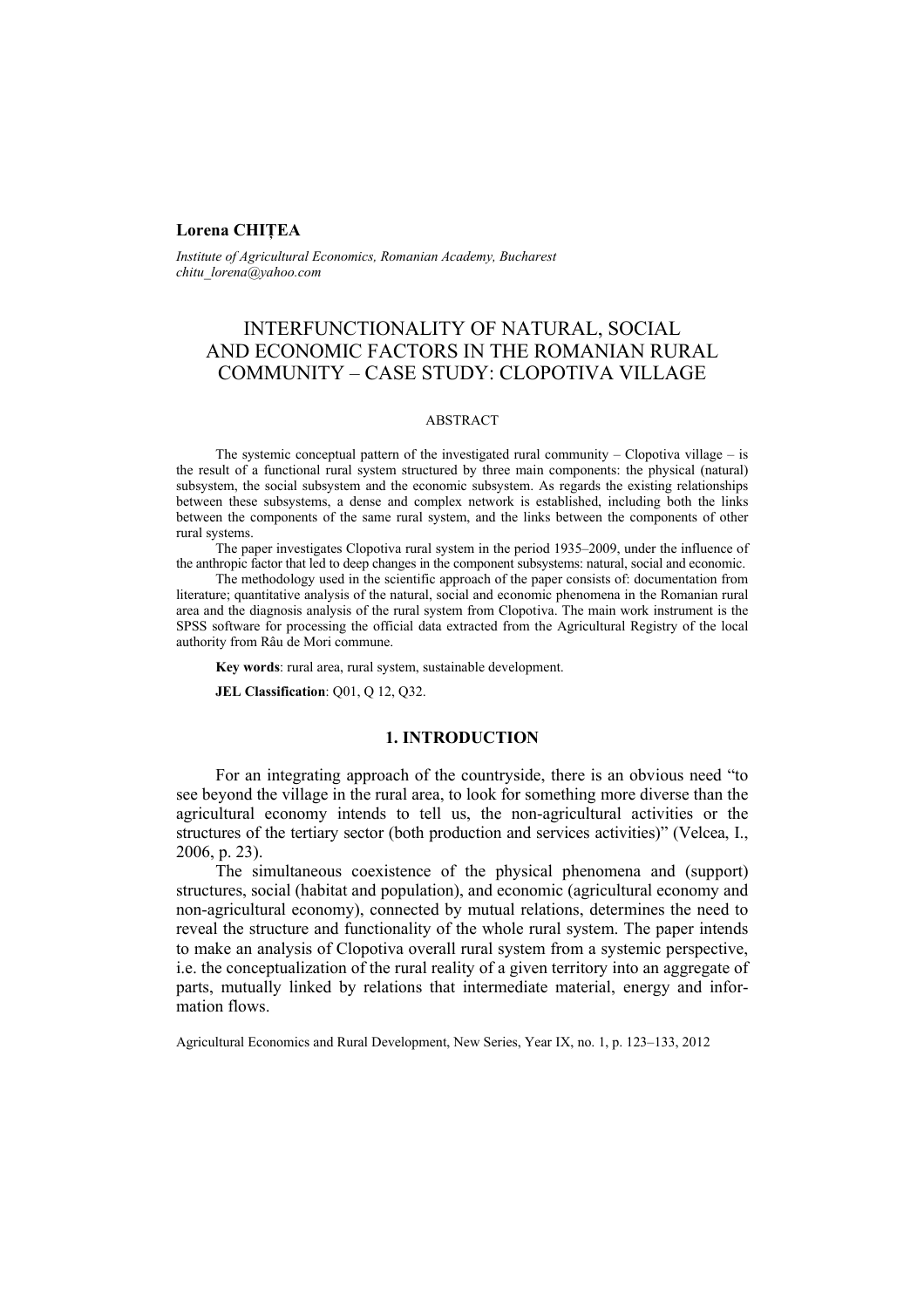The village Clopotiva was the object of a complex monograph study *Clopotiva. A village from Haţeg*, written by the sociologist and geographer Ion Cornea, the material being collected in the years 1934–1935 by the royal student team that worked in Clopotiva village. Since that time up to the present moment, Clopotiva rural system has been subject to deep structural changes, similar to those in the entire Romanian rural area.

### **2. STATE OF KNOWLEDGE**

The rural area can be approached as a complex system (Bontkes, 1993; Vanclay *et al*., 2003a; Vanclay *et al*., 2003b; Jamal *et al*., 2004; Johnson *et al*., 2008); this approach is based on the general hypotheses of the systems, on the system theory and dynamics (von Bertalanffy, 1968; Forrester, 1961).

These approaches start from the hypothesis that the systems are modelled by static entities connected by linear relationships, that these relationships are defined by flows and stocks, underlining the quantities of flows and the fact that there are systems in equilibrium, thus denying the need to examine the dynamic interactions under change. According to Cumming (2005), the system components can be considered as parts interacting in a dynamic way.

In order to face the disturbing factors, the rural systems must develop a defense system, which refers to the capacity of a system to absorb disturbances and to get re-organized, in time, so as to maintain the same function, structure, identity and reactions (Walker *et al*., 2004).

The approach to the village Clopotiva, from a systemic perspective, reveals the need for this rural system to operate in relation to the dynamic equilibrium state, in which both the relations between the components and those between them and the external systems maintain the evolution of the whole aggregate to corresponding parameters, far from jumps and thresholds which, depending on their intensity, can change its structure, sometimes irreversibly.

The approaches to the sustainable rural development reveal, in their multitude, the different aspects of this equilibrium, thoroughly investigating certain elements (such as: agriculture, industry, tourism, with its special forms etc., within the economic subsystem). By any direction of approaching the sustainable rural development, the result should be the same: maintaining the rural system in equilibrium.

Thus, the sustainable rural development will take into consideration a set of basic principles of the ecological sustainability, namely: "economic efficiency (efficiency, growth, stability), social equity (equity between generations, poverty alleviation and even poverty liquidation, stability of social and cultural systems), the protection of diversity and natural resources (maintaining the elasticity and dynamic capacity)" (Velcea, I., 2006).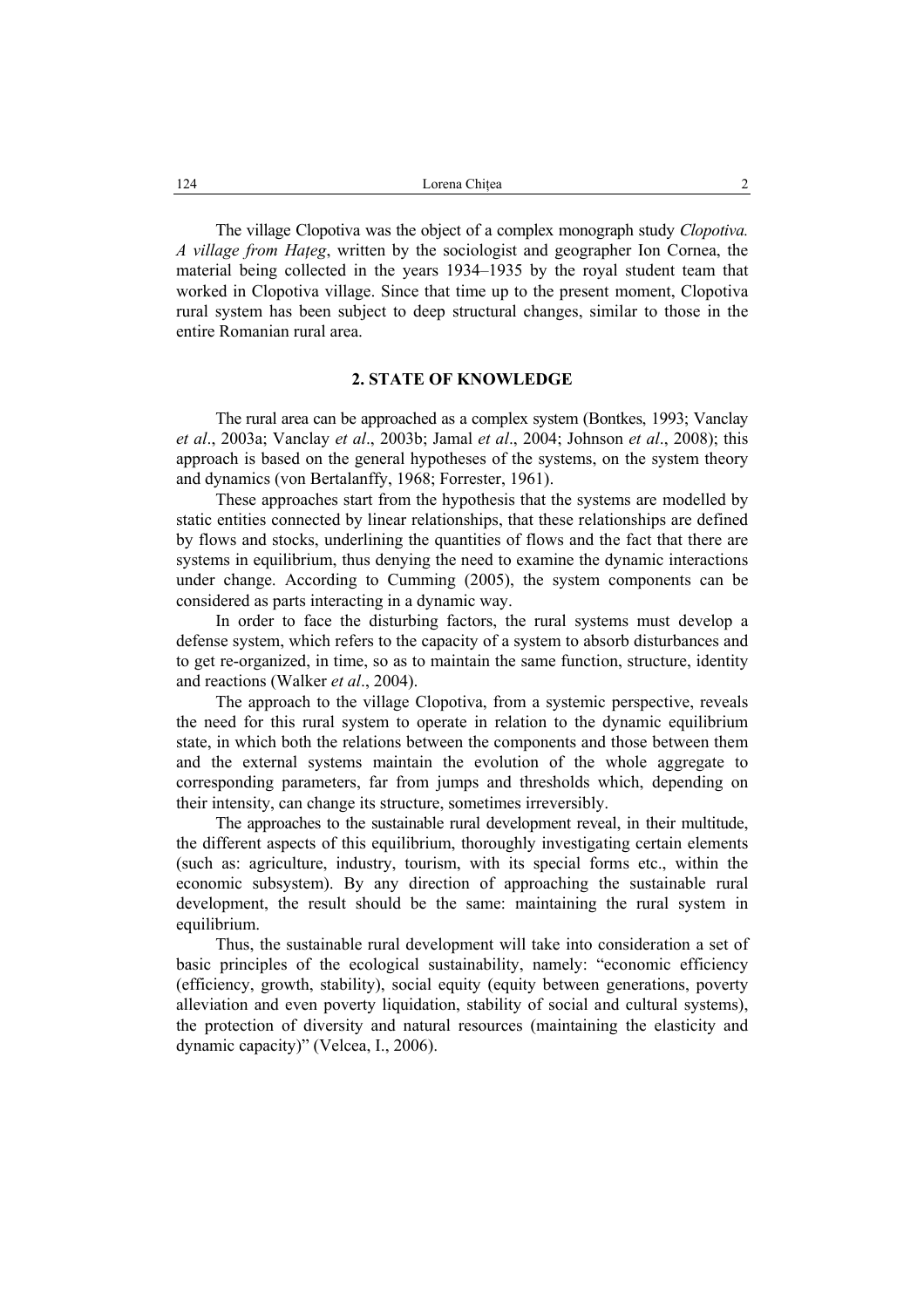### **3. MATERIAL AND METHOD**

The methodology used in the scientific approach of the paper resides in: documentation from literature; quantitative analysis of the natural, social and economic phenomena in the Romanian countryside and the diagnosis analysis of Clopotiva rural system.

The main work instrument is the software SPSS (a software instrument dedicated to the quantitative analysis) used in processing the official data extracted from the Agricultural Registry of the local authority from Râu de Mori commune. The main SPSS functions used in the paper were the following: data editing (building up the databases, transformations of variables); statistical data processing (descriptive statistics, significance tests); presentation of results, under numerical or graphic form; development of own processing procedures or for the standard SPSS procedure modification.

## **4. RESULTS AND DISCUSSIONS**

#### **4.1. Analysis and diagnosis of the rural system – Clopotiva village**

Clopotiva village represents a genuine functional system, deeply rooted in space and time, being attested by documents since 1360. Clopotiva rural area is a system consisting of three subsystems, namely: the natural subsystem, the social subsystem, and the economic subsystem; each system has several components. Thus, within the natural component of Clopotiva rural system, we can notice the following subcomponents: geologic substratum, relief, climate, hydrographic network, vegetation, fauna and soils; within the social component: the rural population and rural habitat; within the economic component: natural resources, agriculture, rural industry, transports, trade and rural tourism. As regards the relationships between the subsystems, between the different components of the subsystems respectively, a dense and complex network is formed. The components of the subsystems are part of a structure of interrelations and connections that ensure the system operation, as well as its evolution towards different states of equilibrium.

The static analysis of the systemic components that operate together in time and space in a dynamic way, creates an overall image of the investigated rural system. The analysis of Clopotiva rural system will focus on the identification of its main characteristics as well as on its subsequent evolution trends.

The diagnosis of Clopotiva rural system presupposes the analysis of the system structure and dynamics, focusing on the system components and operation. Each subsystem is structured, in its turn, by several subcomponents under the form of a tree with linkages and connections that intermediate the matter, energy and information flows, between different subcomponents and of different intensities.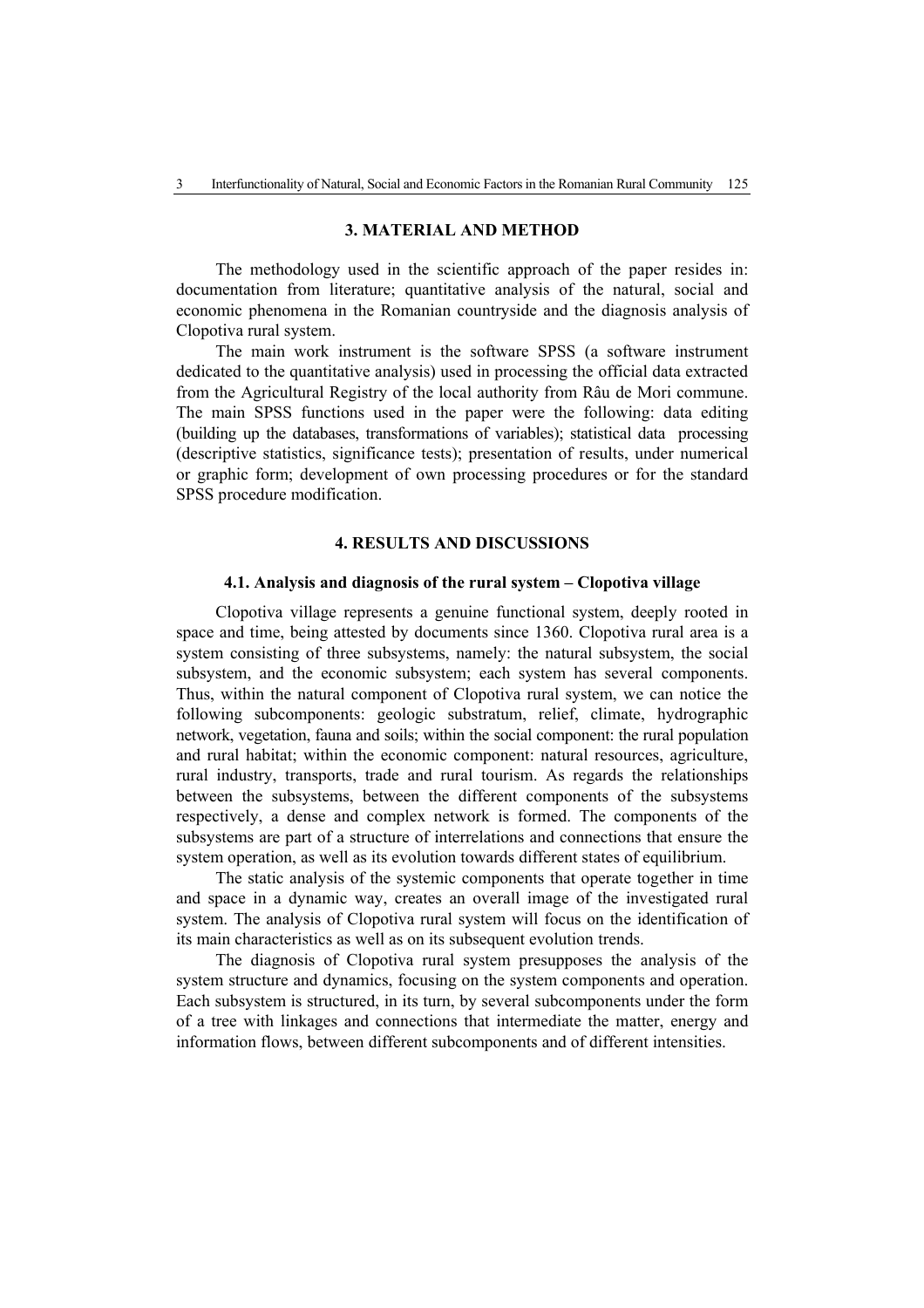#### *4.1.1. The natural subsystem*

Clopotiva natural subsystem has the following subcomponents: relief, weather conditions, soils, hydrographic network, and vegetation. In time, most subcomponents of the natural subsystem suffered modifications. The anthropic factor has had the greatest impact upon the natural environment.

In the period 1935–2009, the natural landscape of the rural settlement Clopotiva suffered significant modifications, the only constants being the following:

– the village positioning from the geographic point of view, "at the foot of the Mountain" (p. 16, Clopotiva, Gusti), at the entrance on the valley of the river Râul Mare, "the village lies at the mouth of this river Râu Mare, (c. 550 m.alt.)";

– Clopotiva territory is mainly located in the mountain region, the commune being located at an altitude ranging from 500 to 600 meters.

The hydrographic network also suffered modifications, which are mainly related to building up the hydro-electric power station on the river Râul Mare; the construction of this unit began in the year 1975. In the period 1981–1990, the harnessing of Râul Mare river, between Clopotiva and Hateg, was materialized by putting into function the three hydro-power units with storage barrage. This brought about modifications of the water courses on the territory of the Clopotiva village, and not only, and implicitly the disappearance of the 7 mills of the village located on a deviation of Râul Mare river, on a length of 3 km (Cornea, I., p. 398).

At present, as in the year 1935, Clopotiva is a compact settlement, as a result of its evolution in time from a dispersed village consisting of four localities (Săcel, Cocaceni, Cioreni, Lătureni) which, in time, merged to form a compact village.

The anthropic factor has had a great influence in the modifications of the natural environment from Clopotiva village; thus, even the farming practice in the investigated area has a defining influence in the change of the natural landscape. Thus, the fact that the farming practice developed after 1989 is no longer at its level before 1989, has influenced the image of the rural landscape from Clopotiva by the presence of uncultivated arable land areas, non-maintained hayfield areas that were covered by forest vegetation.

#### *4.1.2. The social subsystem*

The social subsystem represents a special framework of material, energy, information transfer, this component of the system being the engine of the relations between the components and subcomponents of the rural system.

The analysis of the social subsystem of Clopotiva village will approach the two elements of the social component, i.e. the rural population and the rural habitat, maintaining the connection and the systemic relations that link them to the rest of the whole aggregate.

The population represents the most important resource of Clopotiva rural system, by the influence it has in the development of the economic activities, of the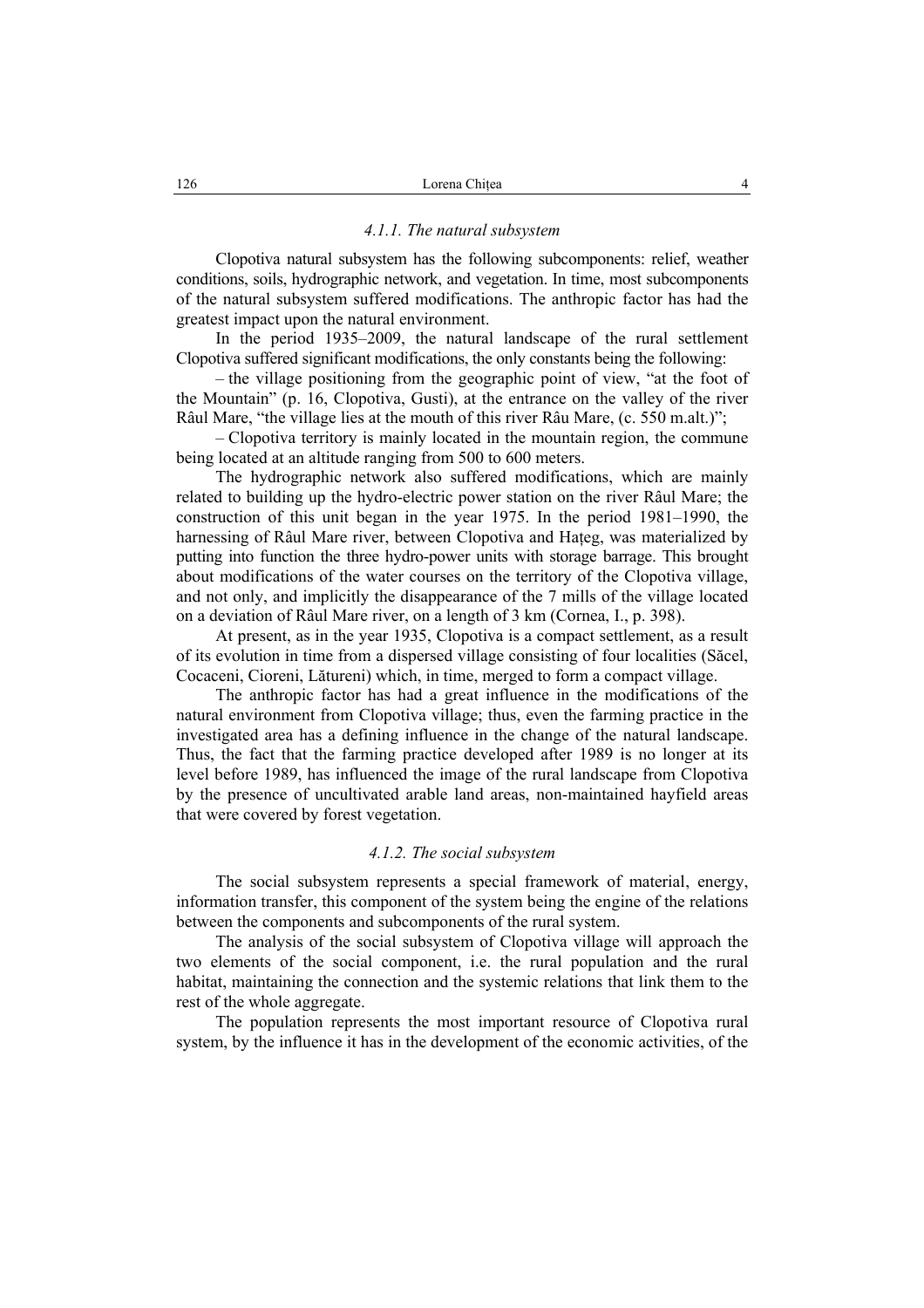agricultural activities implicitly. The importance of the human resources results from the capacity of the labour force to get things moving, through the creation and continuous improvement of both production means and applied technologies.

The population represents the driving force in Clopotiva rural area; reaching the sustainable rural development desideratum, i.e. the rural system equilibrium in the investigated area, depends on the population quantity (number, structure) and quality (educational level and vocational training).

In the period 1935–2009, the population of the village experienced a strong decreasing trend, i.e. a 28.48% decline. The structure by genders is quite balanced, regardless of the period we refer to.

In the period 1956–1958 and 2007–2009, the average age of the population in Clopotiva village increased from 39 years to 46 years, which reveals a strong ageing process. Clopotiva village experienced an increasing trend of the population's ageing process mainly in the case of the female population. The old population's pressure upon the young population generates serious long-term consequences at social level.

By age categories, a decrease of the young population under 20 years of age was noticed, from 24.4% in the period 1956–1958 to 15.2% in the period 2007–2009, and an increase of the share of old population, over 60 years, respectively, from 17.8% to 28.2%, which reveals the demographic decline of Clopotiva rural system (Table 1). From the point of view of the structure by genders, the decline of the young population, the increase of the old population respectively, is stronger in the case of the female population.

|                 | 1956-1958      | 2007-2009 |
|-----------------|----------------|-----------|
|                 | <b>Total</b>   |           |
| Under 20        | 24.4           | 15.2      |
| $20 - 60$ years | 57.7           | 56.6      |
| Over 60         | 17.8           | 28.2      |
|                 | <b>Males</b>   |           |
| Under 20        | 24.95          | 16.41     |
| $20 - 60$ years | 58.28          | 58.85     |
| Over 60         | 16.77          | 24.74     |
|                 | <b>Females</b> |           |
| Under 20        | 24.02          | 13.80     |
| $20 - 60$ years | 57.28          | 53.91     |
| Over 60         | 18.70          | 31.51     |

*Table 1*  Share of population by age categories in Clopotiva rural system, %

*Source*: Own calculations based on the data collected from the *Agricultural Registries* 1956–1958, 2007–2009.

If we look at the households evolution, we could say that their number increased; yet we must have in view the impact of the collectivization process, by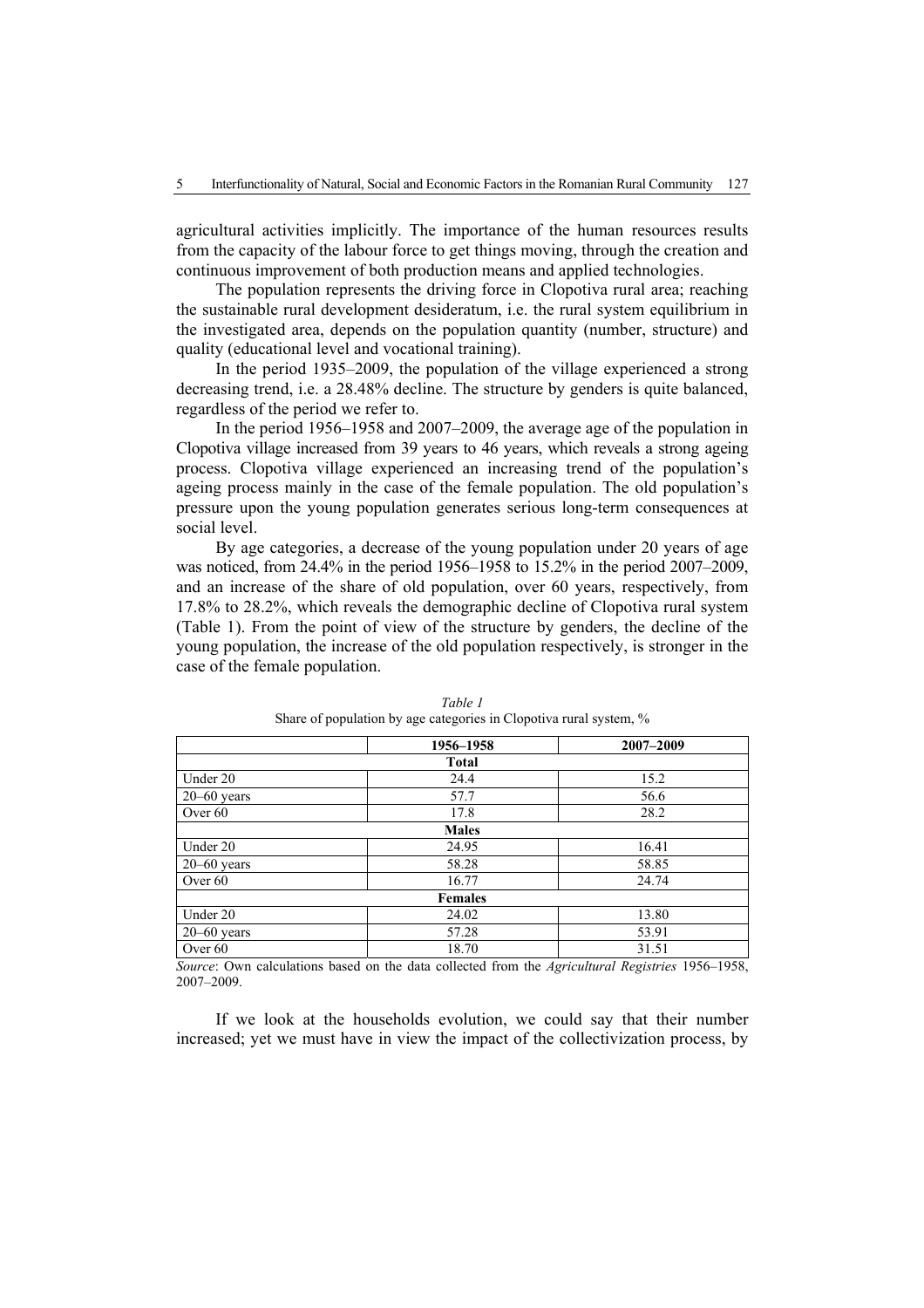| 128<br>Lorena Chitea |  |
|----------------------|--|
|----------------------|--|

which the peasant, in exchange for his property that passed into the state's ownership, received into ownership only the house for living and 250 square meters of garden (Table 2). Thus, the households had to get divided into two or several parts, depending on the number of families that were living on the household, and the collectivization process had not ended yet in 1956–1958.

| Table 2                                                                  |
|--------------------------------------------------------------------------|
| Evolution of population and households in Clopotiva rural system, number |

|                                         | 1935 | 1956–1958 | 2007-2009       |
|-----------------------------------------|------|-----------|-----------------|
| Number of inhabitants                   | 1218 | 1114      | 871             |
| Number of households                    | 250  | 297       | 275             |
| Average number of household members     | 4.87 | 3.75      | 3.23            |
| Average number of families on household | *    | -43       | $^{\prime}$ .4, |

*Source*: *Agricultural Registries* 1956–1958, 2007–2009, Ion Cornea *Clopotiva. Un sat din Haţeg*.

In the periods 1956–1958 and 2007–2009, some other phenomena also took place, which influenced the evolution of the number of households, among which the most important are: the population's migration from the rural area to towns as an effect of the strong industrialization process in the county Hunedoara; attraction of labour force from the whole country for building up the hydro-power station on Râul Mare river, part of these workers settled up in the area and established a family there.

#### *4.1.3. The economic subsystem*

The land represents the main element of the agricultural capital, being an essential resource in the agricultural activity of the rural economies. The more developed a rural community is, the more the land becomes a more valuable resource, as the land has several utilities (it has a social function, a role in the nonagricultural activities, a recreational role; a function in the environment protection, it increases the importance of sustainable rural development, which needs main concerns for the preservation of the natural capital and the preservation of resources for the next generations).

*Land resources under the impact of the land reforms – the land reform of 1945.* After 1935 up to the present moment, the land resources of Clopotiva village have suffered great modifications, both from point of view of the ownership form and of land use, as a result of the land reforms from 1945 and 1990.

The collectivization process started in the year 1945, by Law 187, which represented a massive shift of the agricultural land into the state ownership. A series of completions and modifications of the law followed. In the year 1962, the collectivization process of the Romanian agriculture was completed, its result being the abusively passing of an area of 1.78 mil. ha into the state ownership and of an area of 9.5 million ha into collective ownership.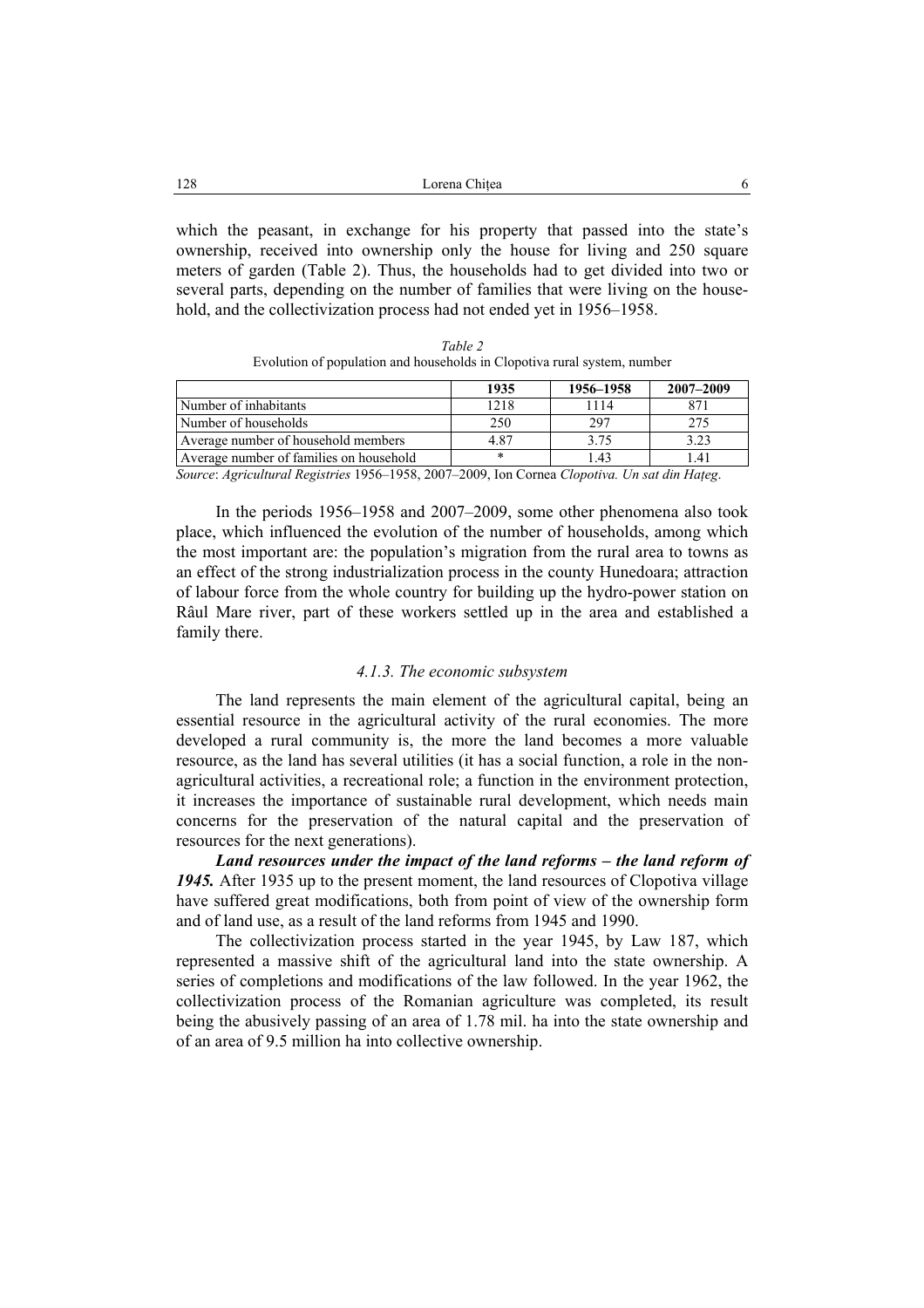The main consequences of the Land Reform in 1945 were the following: the liquidation of private ownership; destruction of the economic base of the peasants; simultaneous establishment or development of the following institutions: agricultural tractors and machinery stations, state farms, all kinds of cooperatives (production, supply, selling and consumption).

*The land reform of 1991.* The year 1989 marked the end of the period of the centrally planned economy in Romania, but the land reform did not take into account the economic criteria, but only the social objective fulfilled by the ownership right constitution and reconstitution, by Law 18/1991; as a result, over 4 million persons appeared in Romania, who own two hectares of land on the average, divided into several parcels.

*The agricultural land structure – Clopotiva rural system.* The structure of the land use categories, in the rural area, should first take into consideration the natural conditions specific to each area (soil, relief, climate, hydrography etc.) and secondly the market requirements (the needs of the national economy and of the agriculture) and last but not least, the environment protection needs.

The agricultural area used by the households from Clopotiva village, in the periods 1956–1958 and 2007–2009, experienced a significant decrease compared to the year 1935. Thus, the agricultural land area decreased by 62.86% in 2007–2009 as against 1935 (the area diminished by 1208.92 ha). All the categories of agricultural land experienced significant decrease, but the most important decrease was in the case of pastures, which decreased by 563.38 ha, i.e. pastures contributed to the diminution of agricultural area by 46.60% (Table 3).

The categories of land use radically changed compared to those in the year 1935, when a balanced structure existed among the categories arable, pastures, and hayfields. In the period before coperativization and after land restitution to former owners, the agricultural land structure by categories of use is quite similar, the arable land and hayfields prevailing.

|              | 1935   | 1956–1958 | $2007 - 2009$ |
|--------------|--------|-----------|---------------|
| Agricultural | 1923   | 964.47    | 714.08        |
| Hayfields    | 686    | 458.15    | 344.72        |
| Pastures     | 576    | 0.28      | 12.62         |
| Arable       | 575    | 454.13    | 345.70        |
| Orchards     | 86     | 51.88     | 3.04          |
| Vineyards    | $\ast$ | 0.03      |               |

*Table 3*  Agricultural area by categories of use (1935–2009), ha

*Source*: *Agricultural Registries* 1956–1958, 2007–2009, Ion Cornea *Clopotiva. Un sat din Haţeg*.

The diminution of agricultural land areas owned by the rural households reveals a strong land fragmentation process, which determined the diminution of the role of agriculture on the households. The arable land in Clopotiva, even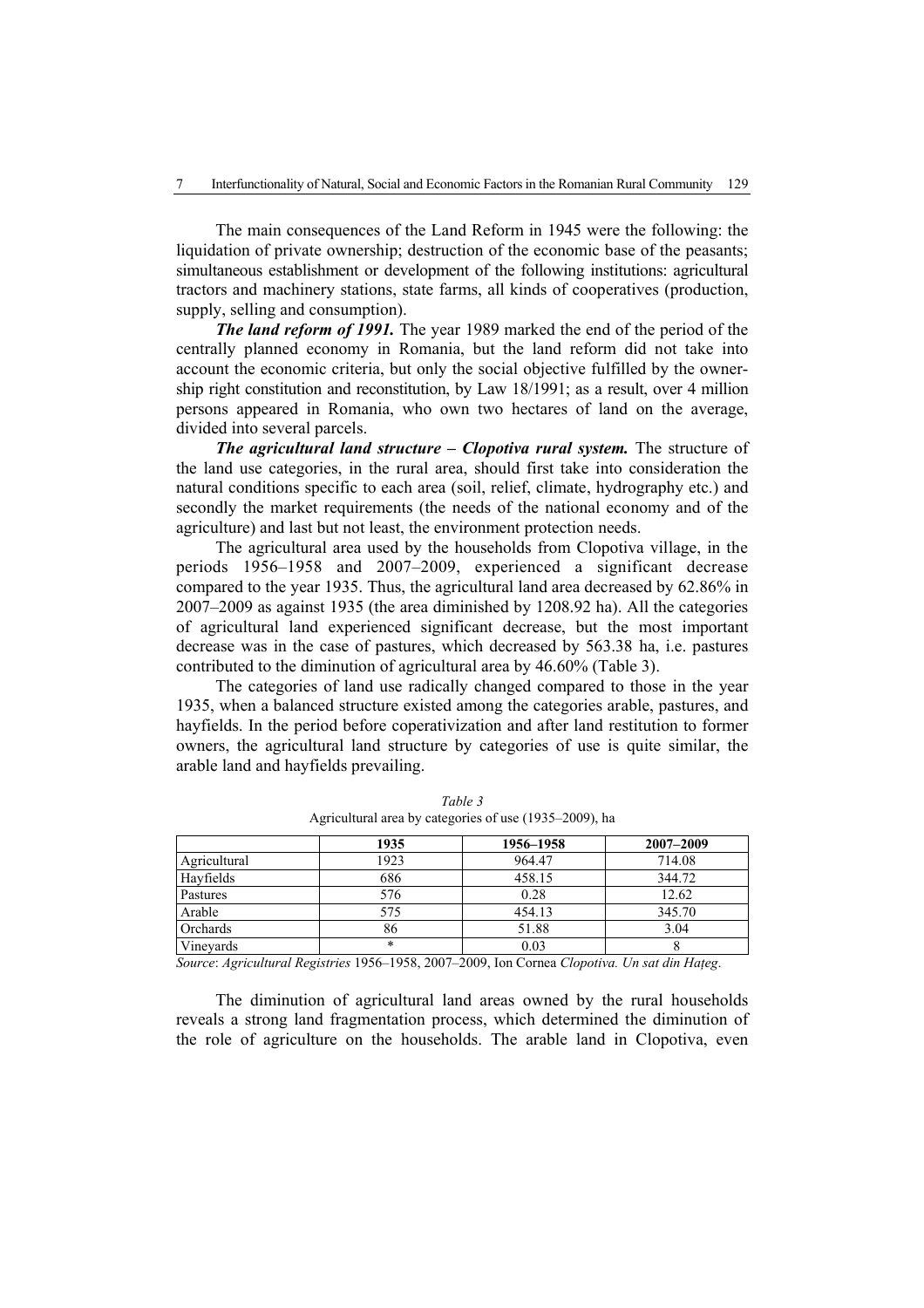though it has a significant share in the agricultural area, is constrained by the small size per household and the soil quality, as it lies at the foot of the mountain and the soil quality is a factor that limits productivity. The share of agricultural households without arable land increased from 6.00% in the year 1935 to 12.79% in 1956– 1957 and to 14.55% in the period 2007–2009.

The arable land distribution in Clopotiva village, regardless of the time period we refer to, reveals a high land ownership fragmentation, so that the share of households with up to 3 ha arable land into ownership represented 78.18% in 2007– 2009, about the same as in the year 1935 (83.60%) and in the period 1956–1958 (77.78%) respectively (Table 4).

|                 | 1935                                                                                                                          | 1956-1958 | 2007-2009 |
|-----------------|-------------------------------------------------------------------------------------------------------------------------------|-----------|-----------|
| 0 <sub>ha</sub> | 15                                                                                                                            | 38        | 40        |
| $0-1$ ha        | 79                                                                                                                            | 73        | 88        |
| $1-2$ ha        | 93                                                                                                                            | 101       | 85        |
| $2-3$ ha        | 37                                                                                                                            | 57        | 42        |
| $3-4$ ha        | 12                                                                                                                            | 20        |           |
| $4-5$ ha        |                                                                                                                               |           |           |
| $5-6$ ha        |                                                                                                                               |           |           |
| $6-7$ ha        |                                                                                                                               |           |           |
| Total           | 250<br>$\alpha$ , $\alpha$ , $\alpha$ , $\alpha$ , $\alpha$ , $\alpha$ , $\alpha$ , $\alpha$ , $\alpha$ , $\alpha$ , $\alpha$ | 297       | 275       |

*Table 4*  Arable land distribution by size categories, number of households

*Source*: *Agricultural Registries* 1956–1958, 2007–2009, Ion Cornea *Clopotiva. Un sat din Haţeg*.

The average number of arable land parcels increased from around 4 parcels per household in the year 1935 to 5 parcels per household in the period 2007–2009. In year 1935, the maximum number of parcels was 8, while in the period 2007–2009 it reached 15. The excessive parcelling of arable land was and still is a phenomenon that constrains the farming activity, which limits the crop productivity.

## **4.2. Agriculture practiced in Clopotiva rural system**

In the year 1935, "land cultivation and cattle raising were the two main occupations of the inhabitants in Clopotiva" while "wood cutting in the forest was a secondary occupation" (p. 307, Cornea, I.). Nowadays, Clopotiva is a village with mixed functions, yet agriculture is the main function.

#### *4.2.1. Crop structure*

In the year 1935, the main crops were: cereals (maize, rye, wheat, barley, and oats); food crops (potatoes, beans, pumpkins); textile crops: hemp. The first place was taken by maize, which was cultivated on half of the arable land area, the other half being under cereals, food crops and hemp.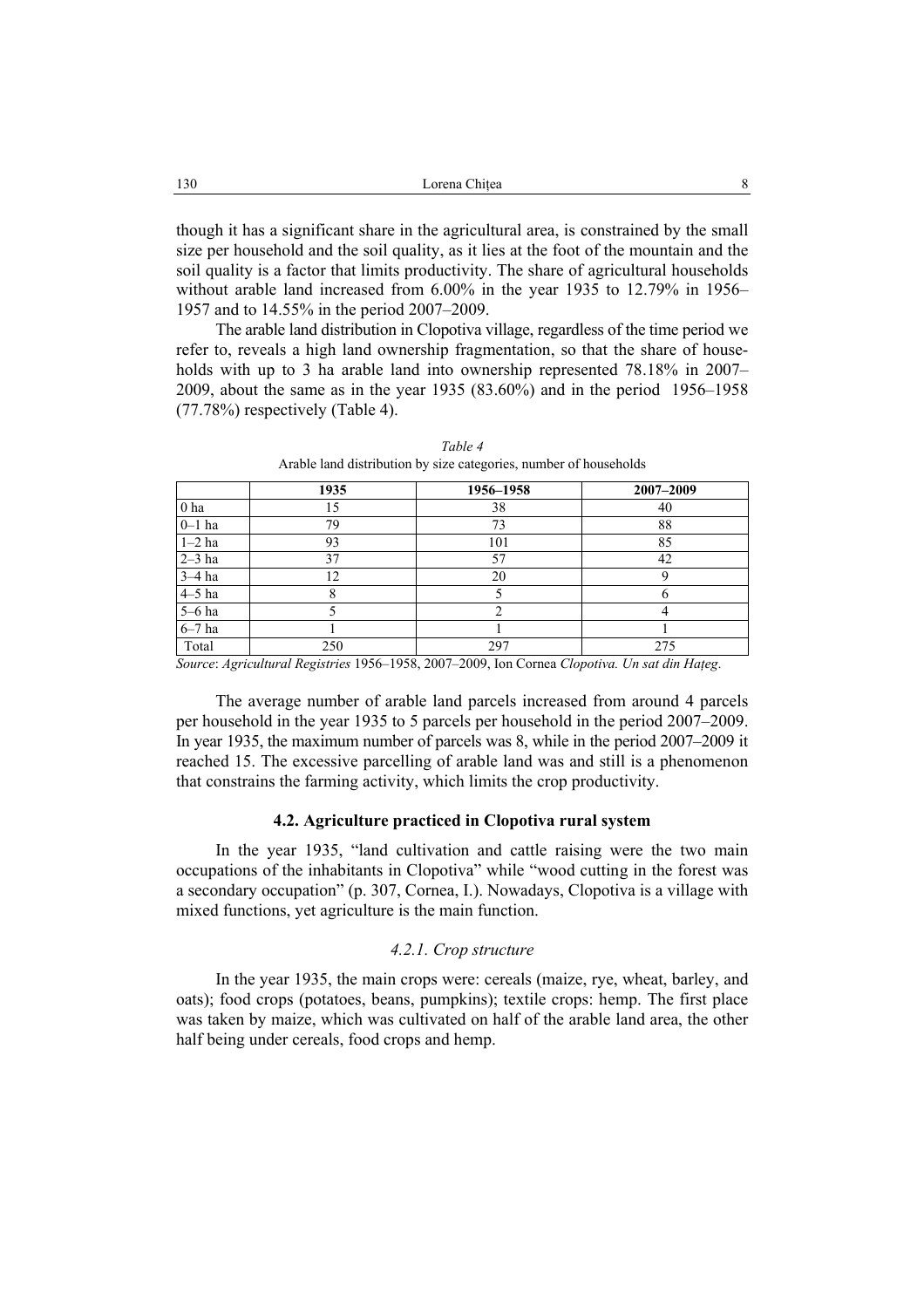Even though, in principle, at present about the same crop categories are cultivated, their importance in the crop structure is modified. In the period 1956– 1957, the main crops were the cereals (rye 40.64%, maize 25.45%, wheat 21.41%), while in the period 2007–2009, the cereal crops were on the first place in the crop mix (wheat 46.31%, maize 31.77%) followed by potatoes 16.98% (Table 5).

|                                         | 1956    | 1957    | 2007   | 2008    | 2009   |
|-----------------------------------------|---------|---------|--------|---------|--------|
| Wheat                                   | 19.39   | 21.41   | 40.05  | 46.31   | 47.14  |
| Rye                                     | 39.81   | 40.64   | 0.06   | 0.15    | 1.10   |
| Barley                                  | 0.20    | 0.26    | 0.40   | 0.12    | 0.22   |
| Oats                                    | 2.68    | 2.72    | 0.51   | 0.77    | 0.73   |
| Maize                                   | 25.53   | 25.45   | 26.26  | 31.77   | 30.81  |
| Other cereals                           | $\ast$  | $\star$ | *      | $\star$ | 0.79   |
| Coriander /medicinal and aromatic herbs | 0.54    | $\ast$  | 0.13   | 0.15    | 0.07   |
| Potatoes                                | 9.19    | 6.98    | 28.84  | 16.98   | 15.82  |
| Vegetables                              | 1.99    | 1.94    | 1.07   | 1.24    | 1.19   |
| Hemp                                    | 0.67    | 0.61    | $\ast$ | $\star$ | $\ast$ |
| Fodder crops                            | $\star$ | $\ast$  | 2.67   | 2.50    | 2.13   |

|                                                                                                  | Table 5 |  |
|--------------------------------------------------------------------------------------------------|---------|--|
| <i>Evolution of the crop structure</i> (1956–1957 and 2007–2009) in Clopotiva rural system, $\%$ |         |  |

*Source*: Own calculations on the basis of data collected from the *Agricultural Registries* 1956–1958, 2007–2009, Ion Cornea *Clopotiva. Un sat din Haţeg*.

As a direct effect of the fact that very many areas under hayfields are not cultivated, the drastic diminution of animal herds, the long distance to hayfields, etc., are only some of the reasons for the establishment of fodder crops.

In the period from 1956–1957 to 2007–2009, the cultivated area decreased by 44.77%, the only crops where an increase was noticed being wheat (it increased by 19.49%) and potatoes (increase by 34.33%). The crops with a diminishing cultivated area are the following: rye (-99.79%), oats (-84.39%), barley (-75.00%), vegetables (-64.58%) and maize (-31.03%).

In the year 1957, the average cultivated area on in the agricultural households from the rural system Clopotiva was 1.84 ha, to reach 1.40 ha in 2009. If we refer to the intensive agricultural land use index (the shares of industrial crops, food crops and fodder crops), the situation of the crops in the years 2007–2009 presents a significant improvement, increasing from 12.38% in 1956 to 32.71% in 2007, to decrease to 19.21% in 2009. The explanation is the increase of the areas cultivated with potatoes in 2007, compared to 1956, as well as their diminution since 2007 until 2009.

## *4.2.2. The livestock herds*

Having in view the characteristics of the natural system (location, position, and land of Clopotiva rural system), besides the agricultural crops, animal raising is a basic activity for the inhabitants in the conditions when the livestock herds drastically decreased, in the investigated period.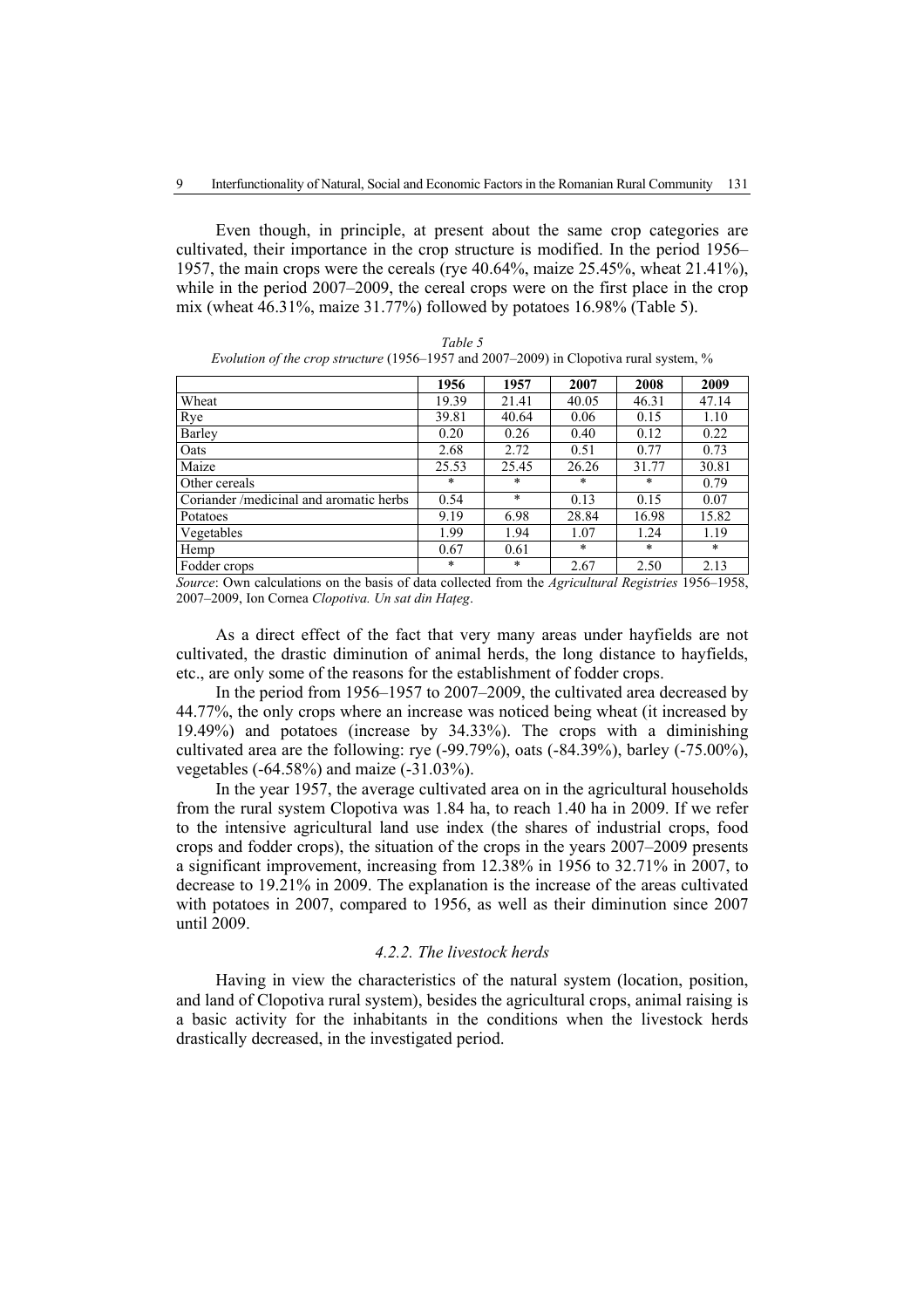| 132 | Lorena Chitea |  |
|-----|---------------|--|
|     |               |  |

Poultry represents the only category of animals that experienced an increase in number (+102.98%), while all the other species of animals experienced a decrease in number ranging from 8.12% in the case of pigs to 93.85% in the case of sheep (Table 6). The decreased sheep number, from 3872 heads, in 1935, to only 238 heads, in 2009, led to the liquidation of sheepfolds, only one being functional at present, in collaboration with other villages/communes. The only category of animals that has not at its basis the diminution of the agricultural activity (crop/ livestock production), in the village Clopotiva, is represented by horses, their place being taken by the introduction of tractors in the production processes from agriculture.

|      |               |                |      |              |       | - number of animals - |
|------|---------------|----------------|------|--------------|-------|-----------------------|
|      | <b>Horses</b> | <b>Bovines</b> | Pigs | <b>Sheep</b> | Goats | Poultry               |
| 1935 | 231           | 1060           | 234  | 3872         | 548   | 1915                  |
| 1957 | 209           | 604            | 120  | 1939         | 568   | 1225                  |
| 1958 | 231           | 604            | 120  | 1939         | 568   | 1225                  |
| 2007 | 25            | 217            | 250  | 394          | 210   | 3281                  |
| 2008 | 26            | 137            | 206  | 333          | 195   | 3399                  |
| 2009 | 19            | 107            | 215  | 238          | 183   | 3887                  |

*Table 6*  Evolution of the livestock herds, in the period 1935–2009, in Clopotiva rural system

*Source*: *Agricultural Registries* 1956–1958, 2007–2009, Ion Cornea *Clopotiva. Un sat din Haţeg*.

The change of options with regard to the orientation towards certain animal species is determined by the subsistence character of the agricultural activities developed after 1990, situation that is characteristic to most households from this rural system, the animals being raised mainly for self-consumption.

#### **5. CONCLUSIONS**

Although the changes in the agricultural activities from Clopotiva rural system had a wide scope, they overlap to a certain extent the trends experienced at national level, which makes us believe that the main reason is the change of the political regime in our country, of the ownership system respectively. This has generated effects in all the components of Clopotiva rural system, such as:

– in the natural system: the change of the natural landscape by building up the hydro-power station on Râul Mare river, the works being effected during the communist period;

– in the social system: the communist regime determined the change of the occupational orientations of a part of inhabitants from Clopotiva towards the nonfarm sectors, mainly industry; after 1990, the decline of industry determined the return of an already aged population to the rural areas;